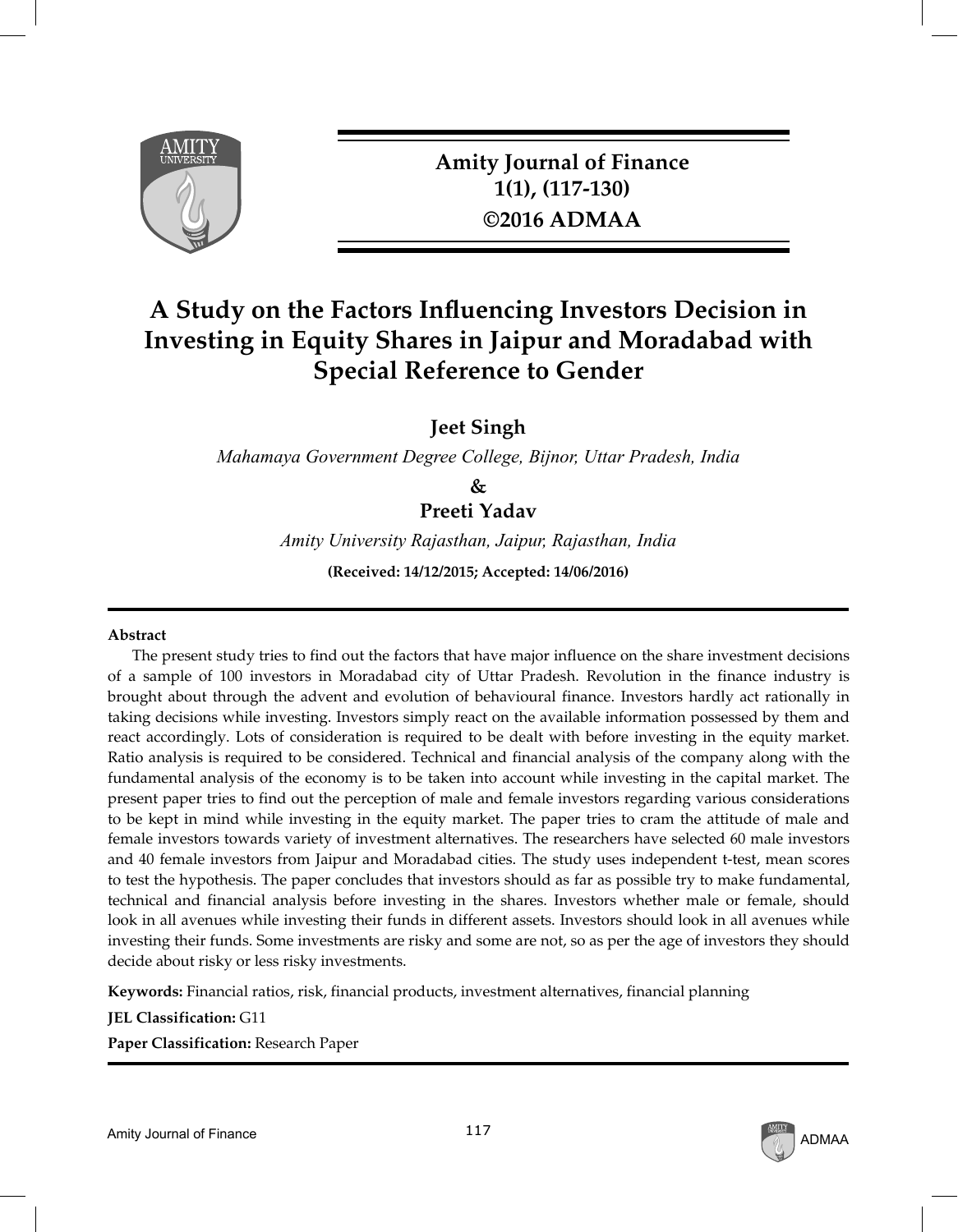### **Introduction**

Behavioural finance research is rather new. Within behavioural finance, it is supposed that information configuration and the features of capital market participants scientifically influence individuals' decisions regarding investments as well as market results. Investors hardly act reasonably while taking investment decisions. Investors have definite weaknesses like cognitive and poignant which take an important role in taking investment decision of individuals. They have behavioural biases in the event of taking decision while investing. They just react to the available information with them and act accordingly to the financial environment. Decisions relating to investment also depend on the different type of investors, family back ground, age, occupation, sex, income, marital status, risk tolerance capacity, education, demographic environment and advice of financial expert and advisor. Notwithstanding, the entire wherewithal and infrastructure, investors espouse some avenues after analyzing different factors which are influenced by environment. Lot of factors influence investors in framing their perceptions on various investment options. Financial market has a considerable role to take part in the economic development of the country, therefore, the mobilization and provision of savings is very critical in the growth process. Growth is possible when savings are channelized into productive investments which in turn boost the competence of the economy to manufacture goods and services, which have bearing on the standard of living of the masses. Hence, capital market will be successful in increasing the economic progress if it can persuade the flow of savings and investment through the purchase of Government and private securities and others with the aim of financing the implementation of projects especially of capital nature.

# **Review of Literature**

Volpe, Chen, and Pavlicko (1996) find out the data of personal investment of four hundred and fifty four students and its relationship with literacy level regarding investment and sex, academic regulation and knowledge and experience. The researchers used questionnaire that consists of array of investment topics especially personal including bond and mutual fund performance, financial advisory, risk, tax planning, valuation of stock market, business maths, diversification, investing global and interest rate. They conclude that generally college students lack knowledge and information about personal investment particularly stock market valuation, investing worldwide, and impact change of interest rate as well as tax calculation and planning. The results established that female students drastically possess less knowledge about personal investing than male students particularly in stock valuation, business mathematics, mutual fund success and worldwide investing. Control is the key issue of investor's behaviour. Many behaviour researchers established the association between investor's behaviour and control. Investors that invest swiftly and quickly and observe their portfolio cautiously and carefully can have good control over the decisions regarding investment. Lot of studies have concluded that female invest their funds more conservatively and unadventurously than their male counterparts. The literature suggests that females tend to hold less risky portfolios than males. These findings are often explained by the perception that female investors have a stronger aversion to risk because of their weaker economic and social status, which in turn, implies their exposure to other sources of risk, such as labour risk, in addition to those associated with their portfolio. The general finding in the literature is that female investors choose less risky portfolios than male investors which suggest that females have a stronger distaste against taking on financial risk. Jianakoplos and Bernasek (1998) in their study concluded that single female display relatively and moderately more risk aversion in financial and monetary decision making than single male. Prior research on gender and risk aversion shows mixed results. There are many sources that show females to be more risk averse, but since the 1980s there have been many studies done that show females take similar risks as

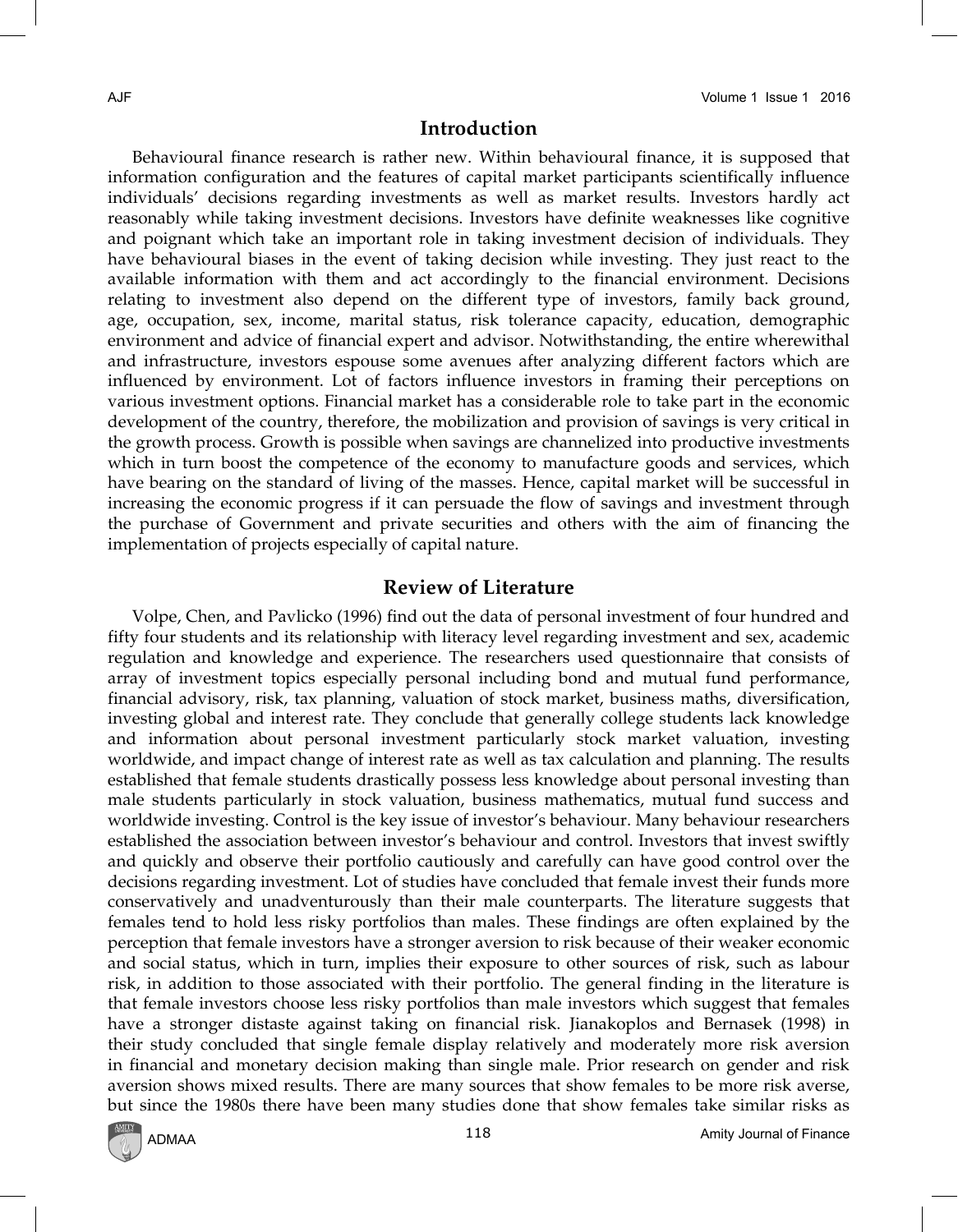males. Thus the resultant investment choices between the female and their male counterparts tend to vary. Men tend to have more risker investment avenues in their portfolio as compared to women who keep a relative measure of their investment choices by investing in much safer investment alternatives. Grable and Lytton (1999) examine whether demographic factors would be good predictors of financial tolerance based on a university survey from 1997 that includes both teachers and staff. They state that financial education plays an important role in determining risk taking ability. They stated that more financially educated investors take more risk. Bajtelsmit and Bernasek (1996) summarize the study that explored risk taking varieties and differences between male and female investors, attempting to reach a consensus on why females invest differently. They find that the literature supports the argument, both through experiments and field data, that women make more conservative decisions than men and that they make more conservative decisions with respect to investments. Kim and Nofsinger (2007) examine investors in the markets of Japan and study their activities and performance. They use the market level data and discover that investors own risky and high book-to-market stocks, frequent in trading activity, do not make good investing decisions, and buy current winners. Further, these characteristics appear to differ depending on the ups and downs in the market. They examine that generally in a bull market, investors are inclined to hold high book-to-market stocks, whereas in a bear market investors display a preference towards stocks having high beta.

# **Importance and Need of the Study**

It is observed that investors are more devoted and fond of finicky type of investment choice and preferences. So, it is imperative to study the factors in light of socio- economic factors that force them for selecting these investment options. It plays a crucial role in determining the behaviour of investors and their disposition effect; as a result, proper use of money can be seen. This research will help not only the investors but also the different financial institutions, banks, organizations and advisors/consultants in studying and understanding the main factors that motivates/induces investors to invest in different alternatives/avenues and their decision making practice. A better consideration of behavioural procedures and results is important for financial planners because a thoughtful consideration of investor's perception towards various investment alternatives should help financial advisors in devising suitable asset distribution strategies for their clients/investors.

# **Research Objectives**

The present study aims at the following objectives:

- 1. To identify factors influencing the investor while investing in equity market.
- 2. To identify certain factors that motivates the investors to invest in shares.
- 3. To suggest strategies so that investors can optimize their return on investment.

# **Research Methodology**

The research is empirical in nature and a sample of 100 individual investors has been collected through convenience sampling. Data has been collected through a questionnaire and primary as well as secondary data has been used. The scope of study is related to persons who invest in shares in city Jaipur (Rajasthan) and Moradabad (Uttar Pradesh). Opinion of various experts in Jaipur and Moradabad cities of Rajasthan and Uttar Pradesh respectively has been taken about the trend towards investment in shares in these cities. Views of these experts have been included

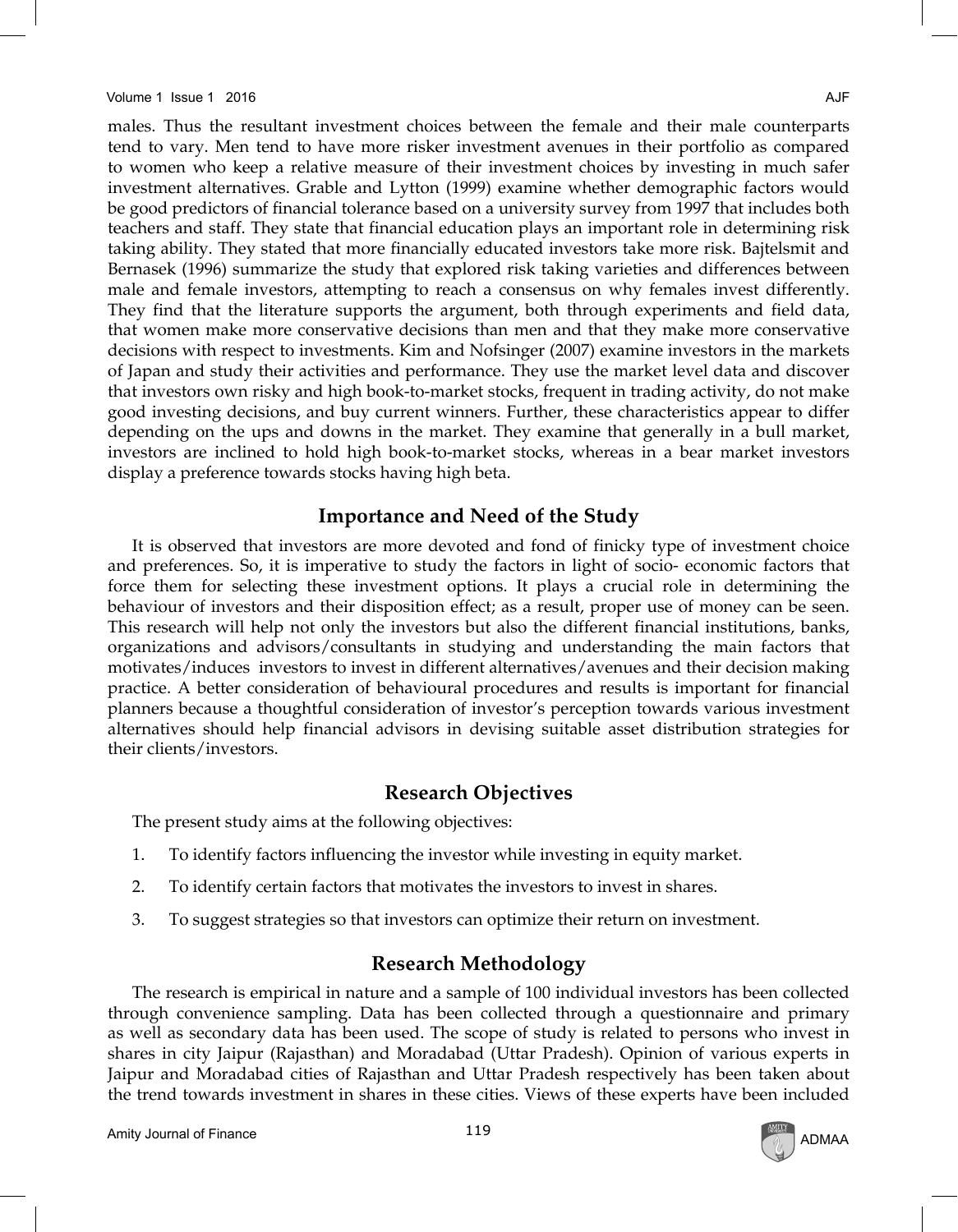in this paper. The paper also takes the references of various articles written by various experts on investment in share capital. Tools like independent t-test, and mean scores have been taken on a five point likert scale, have been used for the study.

The researchers identify four factors each based on literature representing cultural, social, economic and psychological factors that could influence investment decisions in shares.

| S. No.         | <b>Factors</b> | <b>Variables</b>                                                           |  |  |  |  |  |  |  |
|----------------|----------------|----------------------------------------------------------------------------|--|--|--|--|--|--|--|
|                | Economic       | Past Dividends                                                             |  |  |  |  |  |  |  |
|                |                | Financial ratios                                                           |  |  |  |  |  |  |  |
|                |                | Recent Financial Performance                                               |  |  |  |  |  |  |  |
|                |                | Bonus given in recent years                                                |  |  |  |  |  |  |  |
|                |                | Daily reports of stock exchanges on gainers and losers                     |  |  |  |  |  |  |  |
| $\mathcal{D}$  | Social         | Management of the company and structure of board of directors              |  |  |  |  |  |  |  |
|                |                | Competence of personalities that have major shares in the company          |  |  |  |  |  |  |  |
|                |                | Recommendations by experts and well known stock brokers                    |  |  |  |  |  |  |  |
|                |                | Ownership structure of the company                                         |  |  |  |  |  |  |  |
| 3              | Cultural       | Friends advice                                                             |  |  |  |  |  |  |  |
|                |                | Predominant family culture in share investment                             |  |  |  |  |  |  |  |
| $\overline{4}$ | Psychological  | Motivation from the study of literature on financial stocks and securities |  |  |  |  |  |  |  |
|                |                | Future financial security                                                  |  |  |  |  |  |  |  |
|                |                | Motivation by the people who are successful in share investment            |  |  |  |  |  |  |  |

**Table 1: Various variables to be considered while investing in equity market**

# **Hypothesis**

Researchers have framed 14 hypotheses. The details are mentioned herein below:

# **Hypothesis 1**

*H01: There is no significant difference between the perceptions of male and female investors regarding considering past dividends paid by companies while investing in equity shares.*

# **Hypothesis 2**

*H02: There is no significant difference between the perceptions of male and female investors regarding considering various financial ratios while investing in equity shares.*

# **Hypothesis 3**

*H03: There is no significant difference between the perceptions of male and female investors regarding considering recent financial performance of the company while investing in equity shares.*

# **Hypothesis 4**

*H04: There is no significant difference between the perceptions of male and female investors regarding considering bonus given by the company in recent years while investing in equity shares.*

# **Hypothesis 5**

*H05: There is no significant difference between the perceptions of male and female investors regarding considering daily reports published by stock exchanges on gainers and losers while investing in equity shares.*

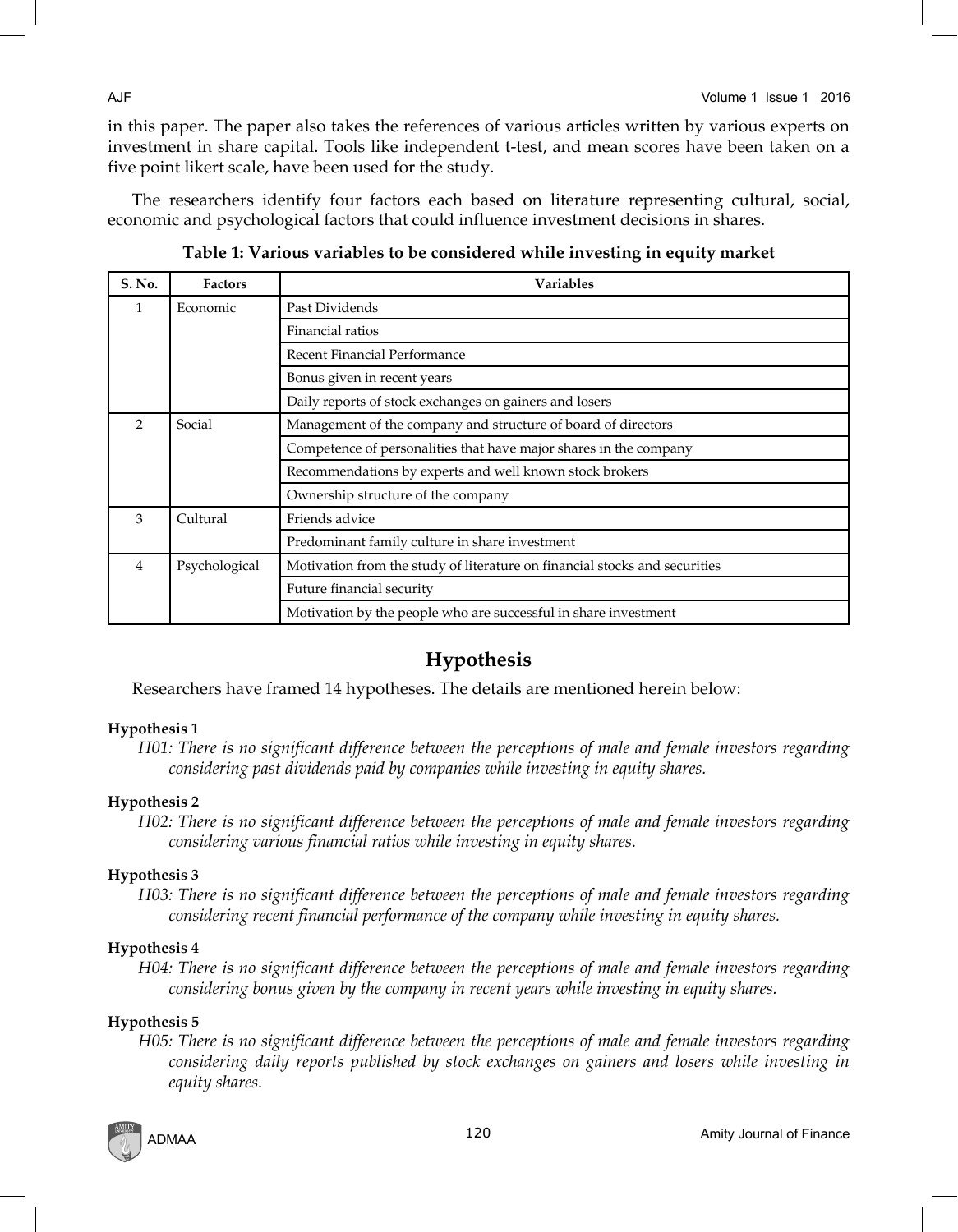#### Volume 1 Issue 1 2016 AJF

#### **Hypothesis 6**

*H06: There is no significant difference between the perceptions of male and female investors regarding considering management of the company and structure of board of directors while investing in equity shares.*

#### **Hypothesis 7**

*H07: There is no significant difference between the perceptions of male and female investors regarding considering competence of personalities that have major shares in the company while investing in equity shares.*

### **Hypothesis 8**

*H08: There is no significant difference between the perceptions of male and female investors regarding considering recommendations given by experts and well known stock brokers while investing in equity shares.*

#### **Hypothesis 9**

*H09: There is no significant difference between the perceptions of male and female investors regarding considering ownership structure of the company while investing in equity shares.*

### **Hypothesis 10**

*H10: There is no significant difference between the perceptions of male and female investors regarding considering friends' advice while investing in equity shares.*

#### **Hypothesis 11**

*H11: There is no significant difference between the perceptions of male and female investors regarding considering predominant family culture in share investment while investing in equity shares.*

### **Hypothesis 12**

*H12: There is no significant difference between the perceptions of male and female investors regarding considering motivation from the study of literature on financial stocks and securities while investing in equity shares.*

#### **Hypothesis 13**

*H13: There is no significant difference between the perceptions of male and female investors regarding considering future financial security while investing in equity shares.*

#### **Hypothesis 14**

*H14: There is no significant difference between the perceptions of male and female investors regarding considering motivation by the people who are successful in share investment while investing in equity shares.*

# **Analysis and Interpretation**

# **General Details**

Questions were asked from the respondents about the experience while investing in shares. The following data is obtained:

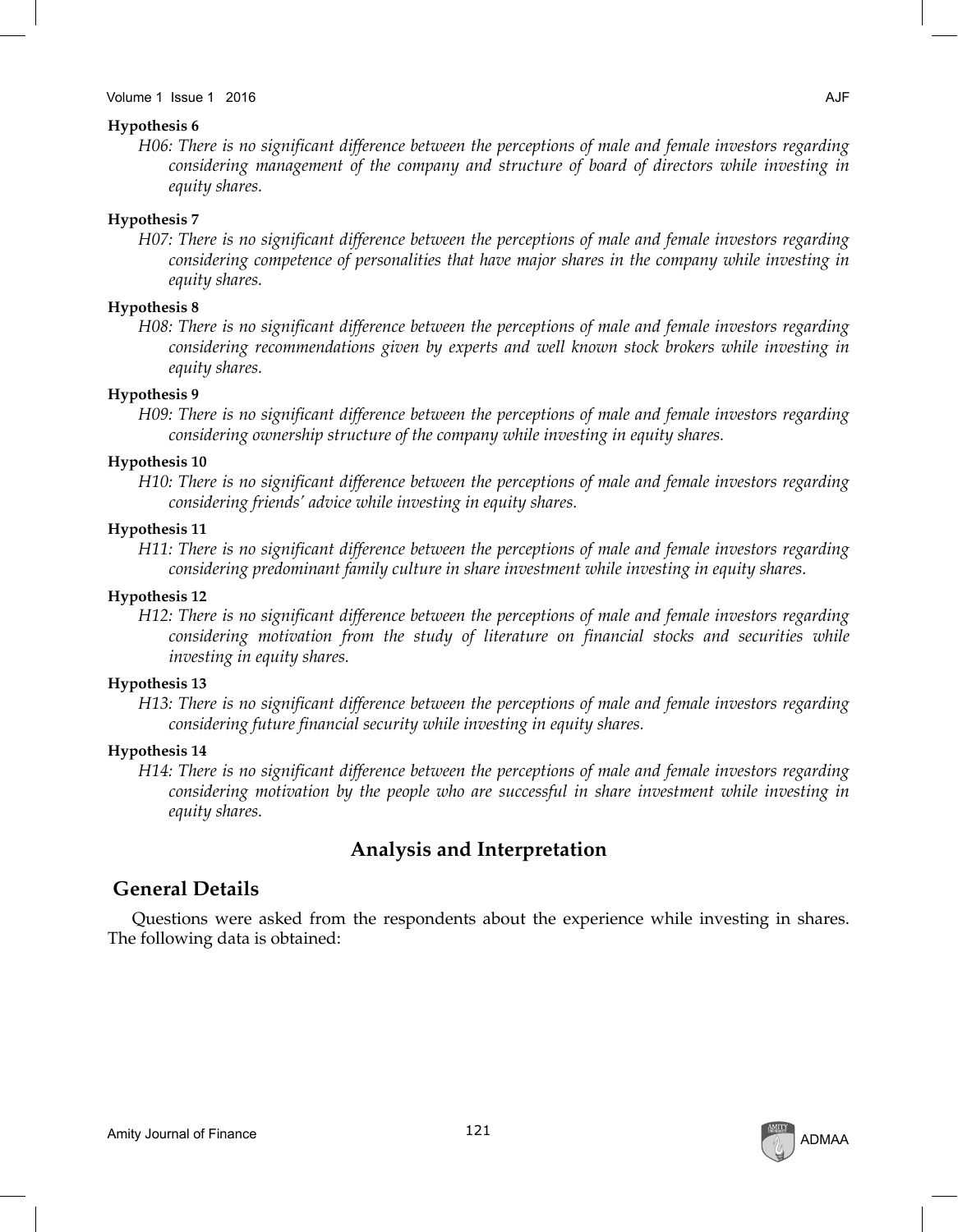| S. No.         | <b>Variables</b><br>Responses     |                            | No. of Respondents |                | Total |
|----------------|-----------------------------------|----------------------------|--------------------|----------------|-------|
|                |                                   |                            | Male               | Female         |       |
| $\mathbf{1}$   | No. Of Respondents                | 60                         | 40                 | 100            |       |
| 2              | Age (In Years)                    | Less than 20               | 3                  | $\mathbf{1}$   | 100   |
|                |                                   | $20 - 40$                  | 29                 | 19             |       |
|                |                                   | $40 - 60$                  | 22                 | 18             |       |
|                |                                   | Above 60                   | 6                  | $\overline{2}$ |       |
| 3              | <b>Educational Qualifications</b> | Upto 12th                  | 10                 | 5              | 100   |
|                |                                   | Graduation                 | 35                 | 25             |       |
|                |                                   | Post Graduation<br>& above | 15                 | 10             |       |
| $\overline{4}$ | Occupation                        | Service                    | 9                  | 10             | 100   |
|                |                                   | <b>Business</b>            | 10                 | 8              |       |
|                |                                   | Profession                 | 25                 | 9              |       |
|                |                                   | Retired                    | 10                 | $\overline{2}$ |       |
|                |                                   | Others                     | 6                  | 11             |       |
| 5              | Annual Income (In Rs.)            | Less than Rs.<br>200000    | 5                  | 15             | 100   |
|                |                                   | 200000-500000              | 19                 | 15             |       |
|                |                                   | 500000-1000000             | 29                 | 8              |       |
|                |                                   | Above Rs.<br>1000000       | 7                  | $\overline{2}$ |       |

| Table 2: General details of respondents investing in equity market |  |  |
|--------------------------------------------------------------------|--|--|
|                                                                    |  |  |

# **Testing of Hypothesis**

# **Perception on the Concerns for the Fourteen Attributes Relating to Investment in Shares**

Opinion of respondents – For least 1 & for highest 5

# **Table 3: Mean of perception of respondents regarding various variables considered while investing in equity shares**

| S. No          | <b>Variables</b>                      | N   | Mean (M) | <b>Std. Deviation</b> |
|----------------|---------------------------------------|-----|----------|-----------------------|
|                | Past Dividend                         | 100 | 4.09     | .830                  |
| $\mathcal{P}$  | Financial ratios                      | 100 | 3.81     | .907                  |
| 3              | Recent Financial Performance          | 100 | 4.09     | .889                  |
| $\overline{4}$ | Bonus given in recent years           | 100 | 3.79     | .782                  |
| 5              | Daily Reports of Stock Exchanges      | 100 | 3.97     | .915                  |
| 6              | Management & Directors of the company | 100 | 3.92     | .918                  |
| 7              | Competence of Major shareholders      | 100 | 3.88     | .902                  |
| 8              | Recommendations by Stock Brokers      | 100 | 4.09     | .933                  |
| 9              | Ownership Structure of the Company    | 100 | 4.13     | .787                  |

*(Continued)*

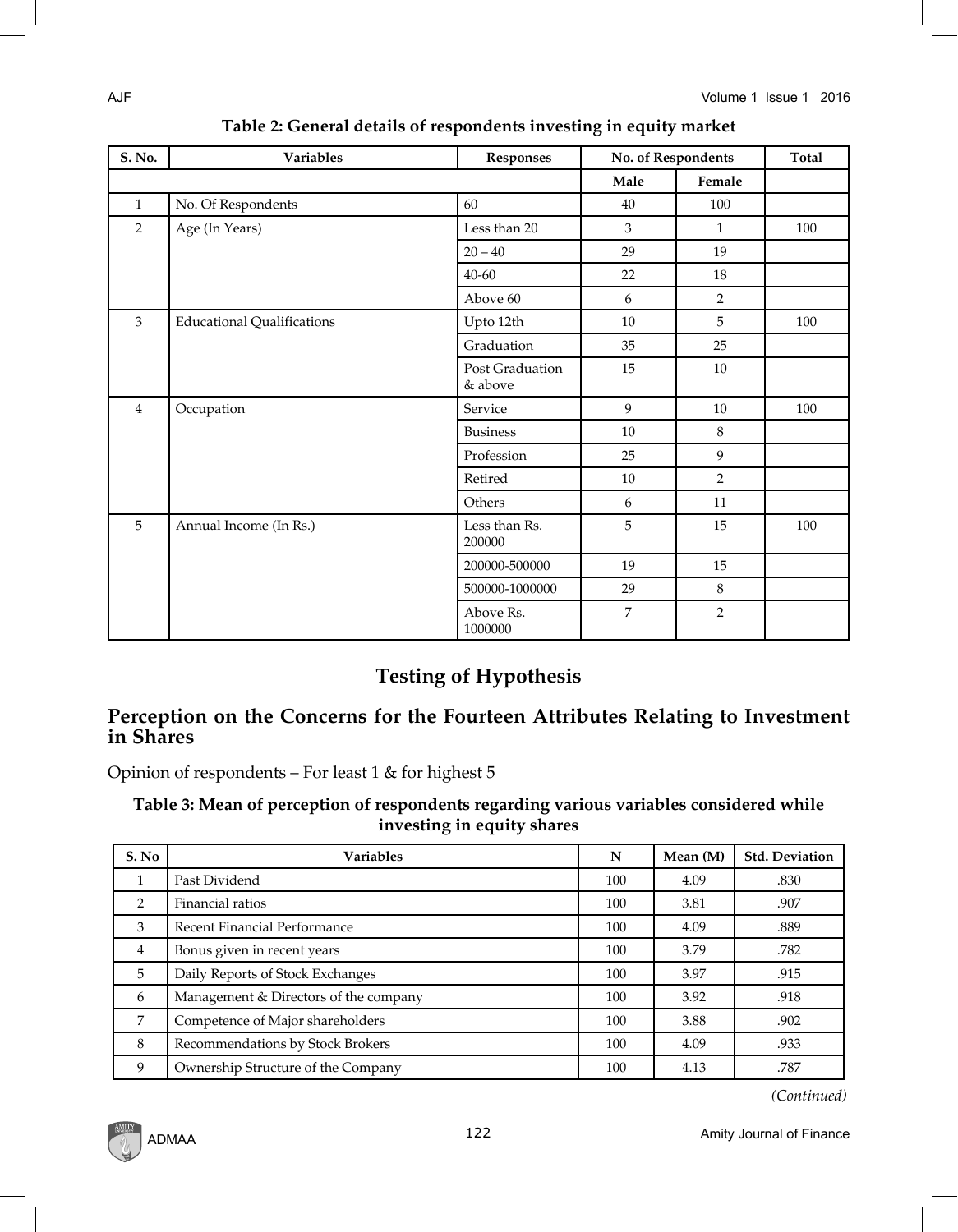| 10 | Advice of the friends                                           | 100 | 4.33 | .817 |
|----|-----------------------------------------------------------------|-----|------|------|
| 11 | Family Culture in share investments                             | 100 | 3.92 | .813 |
| 12 | Literature on financial securities                              | 100 | 3.87 | .917 |
| 13 | Future financial security                                       | 100 | 4.12 | .868 |
| 14 | Motivation by the people who are successful in share investment | 100 | 4.06 | .851 |

# **Table 4: Mean perceptions of male and female respondents regarding variables to be considered while investing in equity market**

| <b>Variables</b>                               | Gender | N  | Mean | <b>Std. Deviation</b> |
|------------------------------------------------|--------|----|------|-----------------------|
| Past Dividend                                  | Male   | 60 | 4.15 | .899                  |
|                                                | Female | 40 | 4.00 | .716                  |
| Financial ratios                               | Male   | 60 | 4.02 | .930                  |
|                                                | Female | 40 | 3.50 | .784                  |
| Recent Financial Performance                   | Male   | 60 | 4.27 | .899                  |
|                                                | Female | 40 | 3.83 | .813                  |
| Bonus given in recent years                    | Male   | 60 | 3.80 | .879                  |
|                                                | Female | 40 | 3.78 | .620                  |
| Daily Reports of Stock Exchanges               | Male   | 60 | 4.12 | .865                  |
|                                                | Female | 40 | 3.75 | .954                  |
| Management & Directors of the company          | Male   | 60 | 3.88 | .904                  |
|                                                | Female | 40 | 3.98 | .947                  |
| Competence of Major shareholders               | Male   | 60 | 3.85 | .899                  |
|                                                | Female | 40 | 3.93 | .917                  |
| Recommendations by Stock Brokers               | Male   | 60 | 4.10 | .915                  |
|                                                | Female | 40 | 4.08 | .971                  |
| Ownership Structure of the Company             | Male   | 60 | 4.13 | .791                  |
|                                                | Female | 40 | 4.13 | .791                  |
| Advice of the friends                          | Male   | 60 | 4.15 | .917                  |
|                                                | Female | 40 | 4.60 | .545                  |
| Family Culture in share investments            | Male   | 60 | 3.67 | .729                  |
|                                                | Female | 40 | 4.30 | .791                  |
| Literature on financial securities             | Male   | 60 | 4.08 | .926                  |
|                                                | Female | 40 | 3.55 | .815                  |
| Future financial security                      | Male   | 60 | 3.80 | .860                  |
|                                                | Female | 40 | 4.60 | .632                  |
| Motivation by the people who are successful in | Male   | 60 | 3.92 | .809                  |
| share investment                               | Female | 40 | 4.28 | .877                  |

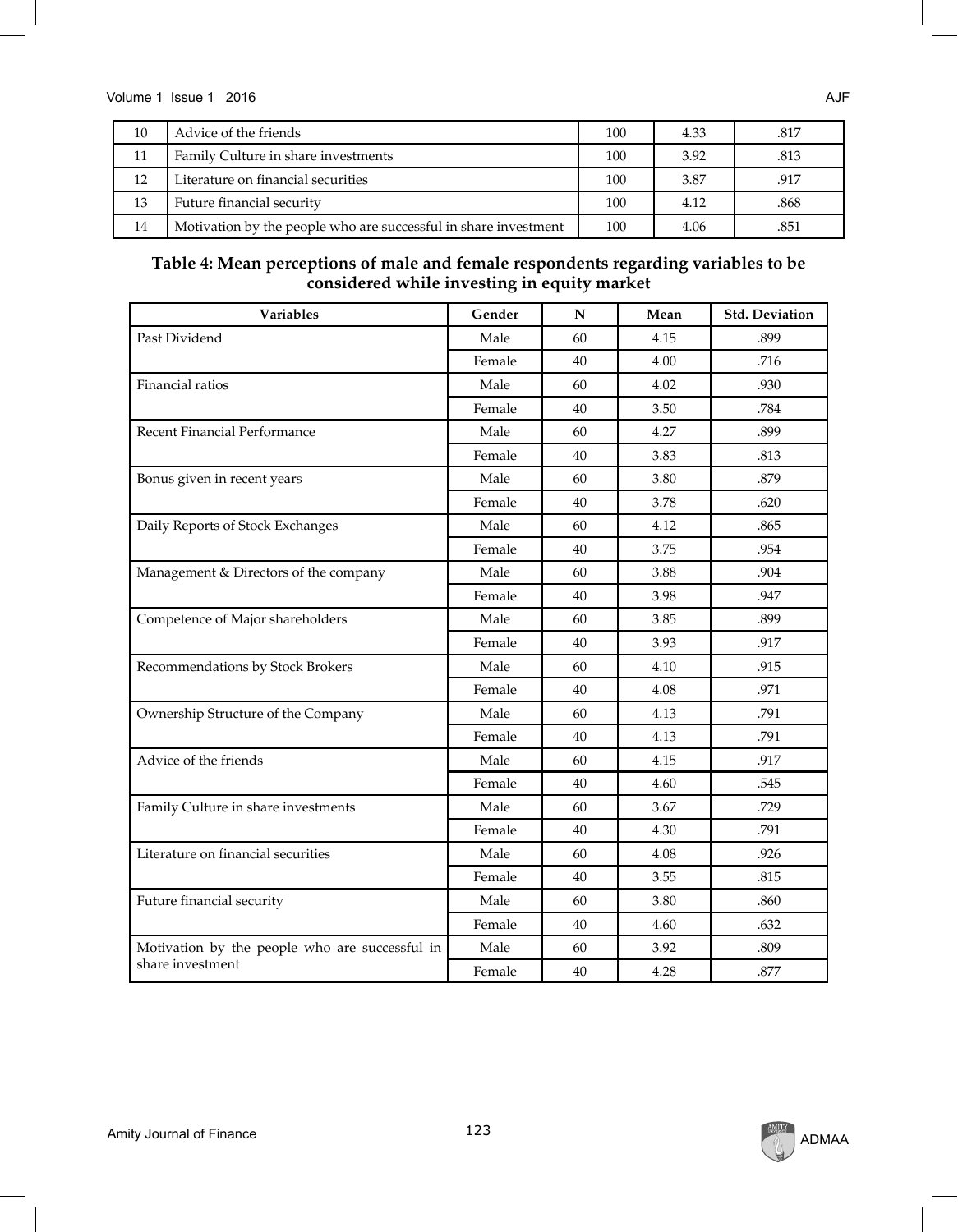| Table 5: Independent Samples Test |  |  |  |  |
|-----------------------------------|--|--|--|--|
|                                   |  |  |  |  |

| Variables                                   |                                   |       | <b>Levene's Test</b><br>for Equality of<br>Variances | t-test for Equality of Means |        |                  |                         |                                 |                               |                |  |
|---------------------------------------------|-----------------------------------|-------|------------------------------------------------------|------------------------------|--------|------------------|-------------------------|---------------------------------|-------------------------------|----------------|--|
|                                             |                                   | F     | Sig.                                                 | T                            | df     | Sig.<br>2-tailed | Mean<br>Differ-<br>ence | Std. Er-<br>ror Dif-<br>ference | Interval of the<br>Difference | 95% Confidence |  |
|                                             |                                   |       |                                                      |                              |        |                  |                         |                                 | Lower                         | Upper          |  |
| Past Dividend                               | Equal<br>variances<br>assumed     | 7.329 | .008                                                 | .884                         | 98     | .379             | .150                    | .170                            | $-187$                        | .487           |  |
|                                             | Equal<br>variances not<br>assumed |       |                                                      | .925                         | 94.804 | .357             | .150                    | .162                            | $-172$                        | .472           |  |
| Financial ratios                            | Equal<br>variances<br>assumed     | .646  | .423                                                 | 2.894                        | 98     | .005             | .517                    | .179                            | .162                          | .871           |  |
|                                             | Equal<br>variances not<br>assumed |       |                                                      | 2.994                        | 92.571 | .004             | .517                    | .173                            | .174                          | .859           |  |
| Recent Financial<br>Performance             | Equal<br>variances<br>assumed     | 2.432 | .122                                                 | 2.498                        | 98     | .014             | .442                    | .177                            | .091                          | .792           |  |
|                                             | Equal<br>variances not<br>assumed |       |                                                      | 2.550                        | 89.311 | .012             | .442                    | .173                            | .097                          | .786           |  |
| Bonus given in<br>recent years              | Equal<br>variances<br>assumed     | 7.472 | .007                                                 | .156                         | 98     | .877             | .025                    | .160                            | $-0.293$                      | .343           |  |
|                                             | Equal<br>variances not<br>assumed |       |                                                      | .167                         | 97.656 | .868             | .025                    | .150                            | $-273$                        | .323           |  |
| Daily Reports of<br><b>Stock Exchanges</b>  | Equal<br>variances<br>assumed     | 3.490 | .065                                                 | 1.992                        | 98     | .049             | .367                    | .184                            | .001                          | .732           |  |
|                                             | Equal<br>variances not<br>assumed |       |                                                      | 1.953                        | 78.002 | .054             | .367                    | .188                            | $-.007$                       | .740           |  |
| Management &<br>Directors of the<br>company | Equal<br>variances<br>assumed     | .113  | .738                                                 | $-.488$                      | 98     | .627             | $-.092$                 | .188                            | $-465$                        | .281           |  |
|                                             | Equal<br>variances not<br>assumed |       |                                                      | $-.483$                      | 80.995 | .630             | $-.092$                 | .190                            | $-469$                        | .286           |  |
| Competence of<br>Major share-<br>holders    | Equal<br>variances<br>assumed     | .002  | .967                                                 | $-406$                       | 98     | .686             | $-.075$                 | .185                            | $-442$                        | .292           |  |
|                                             | Equal<br>variances not<br>assumed |       |                                                      | $-404$                       | 82.576 | .687             | $-.075$                 | .186                            | $-0.444$                      | .294           |  |

*(Continued)*



 $\overline{\phantom{a}}$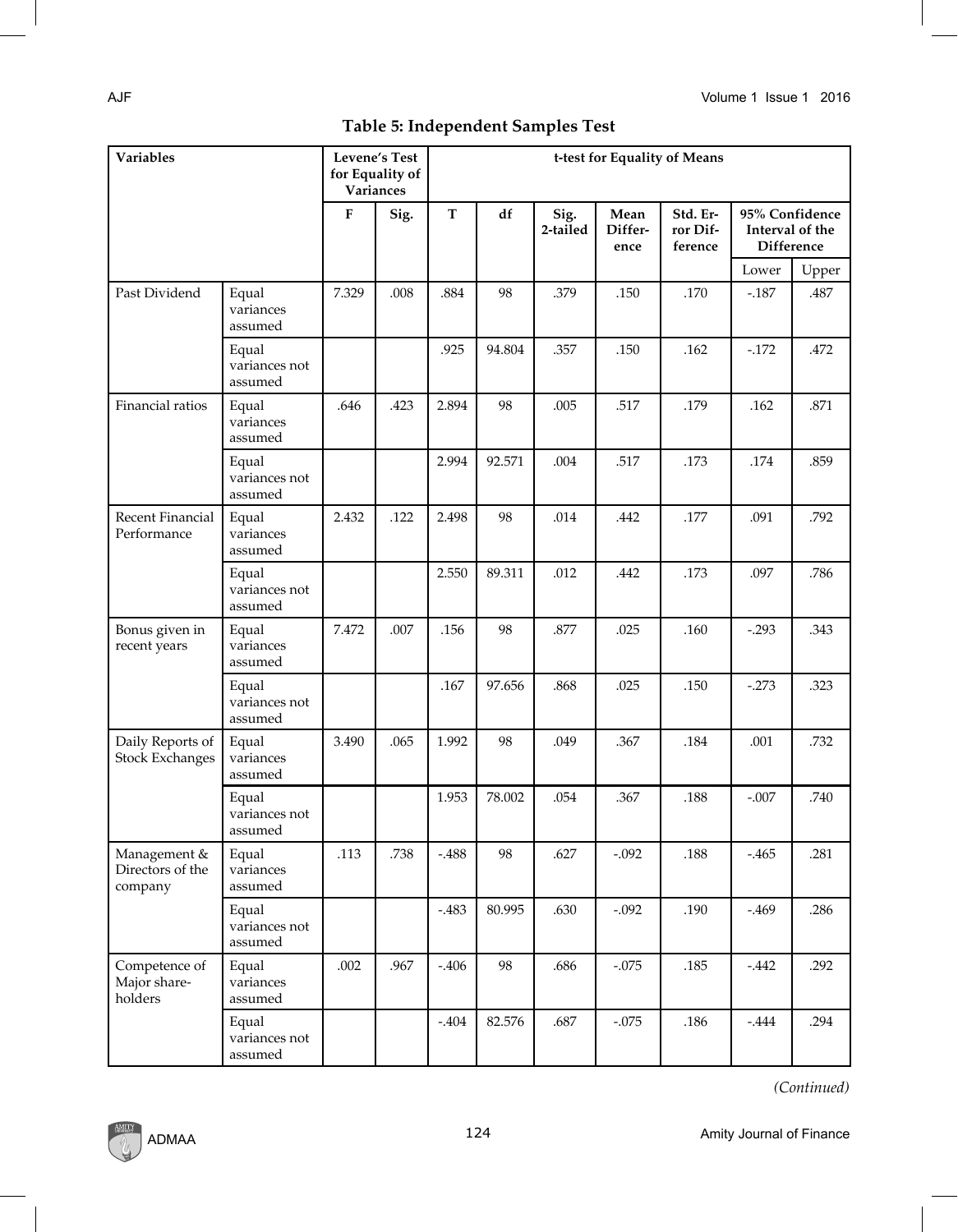#### Volume 1 Issue 1 2016 AJF

| Recommenda-<br>tions by Stock<br><b>Brokers</b>      | Equal<br>variances<br>assumed     | .295   | .588 | .131     | 98     | .896 | .025    | .191 | $-0.355$ | .405     |
|------------------------------------------------------|-----------------------------------|--------|------|----------|--------|------|---------|------|----------|----------|
|                                                      | Equal<br>variances not<br>assumed |        |      | .129     | 80.251 | .898 | .025    | .194 | $-.361$  | .411     |
| Ownership<br>Structure of the<br>Company             | Equal<br>variances<br>assumed     | .051   | .822 | .052     | 98     | .959 | .008    | .161 | $-312$   | .329     |
|                                                      | Equal<br>variances not<br>assumed |        |      | .052     | 83.779 | .959 | .008    | .161 | $-0.313$ | .329     |
| Advice of the<br>friends                             | Equal<br>variances<br>assumed     | 15.005 | .000 | $-2.789$ | 98     | .006 | $-450$  | .161 | $-.770$  | $-0.130$ |
|                                                      | Equal<br>variances not<br>assumed |        |      | $-3.072$ | 96.928 | .003 | $-450$  | .146 | $-741$   | $-159$   |
| Family Culture<br>in share invest-<br>ments          | Equal<br>variances<br>assumed     | .866   | .354 | $-4.114$ | 98     | .000 | $-.633$ | .154 | $-0.939$ | $-.328$  |
|                                                      | Equal<br>variances not<br>assumed |        |      | $-4.047$ | 78.923 | .000 | $-.633$ | .156 | $-0.945$ | $-0.322$ |
| Literature on<br>financial securi-<br>ties           | Equal<br>variances<br>assumed     | .817   | .368 | 2.958    | 98     | .004 | .533    | .180 | .175     | .891     |
|                                                      | Equal<br>variances not<br>assumed |        |      | 3.034    | 90.639 | .003 | .533    | .176 | .184     | .882     |
| Future financial<br>security                         | Equal<br>variances<br>assumed     | 5.757  | .018 | $-5.043$ | 98     | .000 | $-.800$ | .159 | $-1.11$  | $-485$   |
|                                                      | Equal<br>variances not<br>assumed |        |      | $-5.355$ | 96.982 | .000 | $-.800$ | .149 | $-1.09$  | $-.504$  |
| Motivation by<br>the people who<br>are successful in | Equal<br>variances<br>assumed     | 2.179  | .143 | $-2.099$ | 98     | .038 | $-.358$ | .171 | $-0.697$ | $-.020$  |
| share invest-<br>ment                                | Equal<br>variances not<br>assumed |        |      | $-2.065$ | 78.992 | .042 | $-.358$ | .174 | $-704$   | $-.013$  |

The researchers have used independent dependent t test, mean scores to test the above stated hypothesis (equal variances assumed).

# **Hypothesis 1**

On average, male respondents have almost similar concern about the considering past dividends paid by companies while investing in equity shares.  $(M = 4.15)$  as female respondents  $(M = 4.00)$ , t(99) = 0.884,  $p > .05$  Null Hypothesis is accepted and alternate hypothesis is rejected. It is concluded that there is no significant difference between the perceptions of male and female investors considering past dividends paid by companies while investing in equity shares.

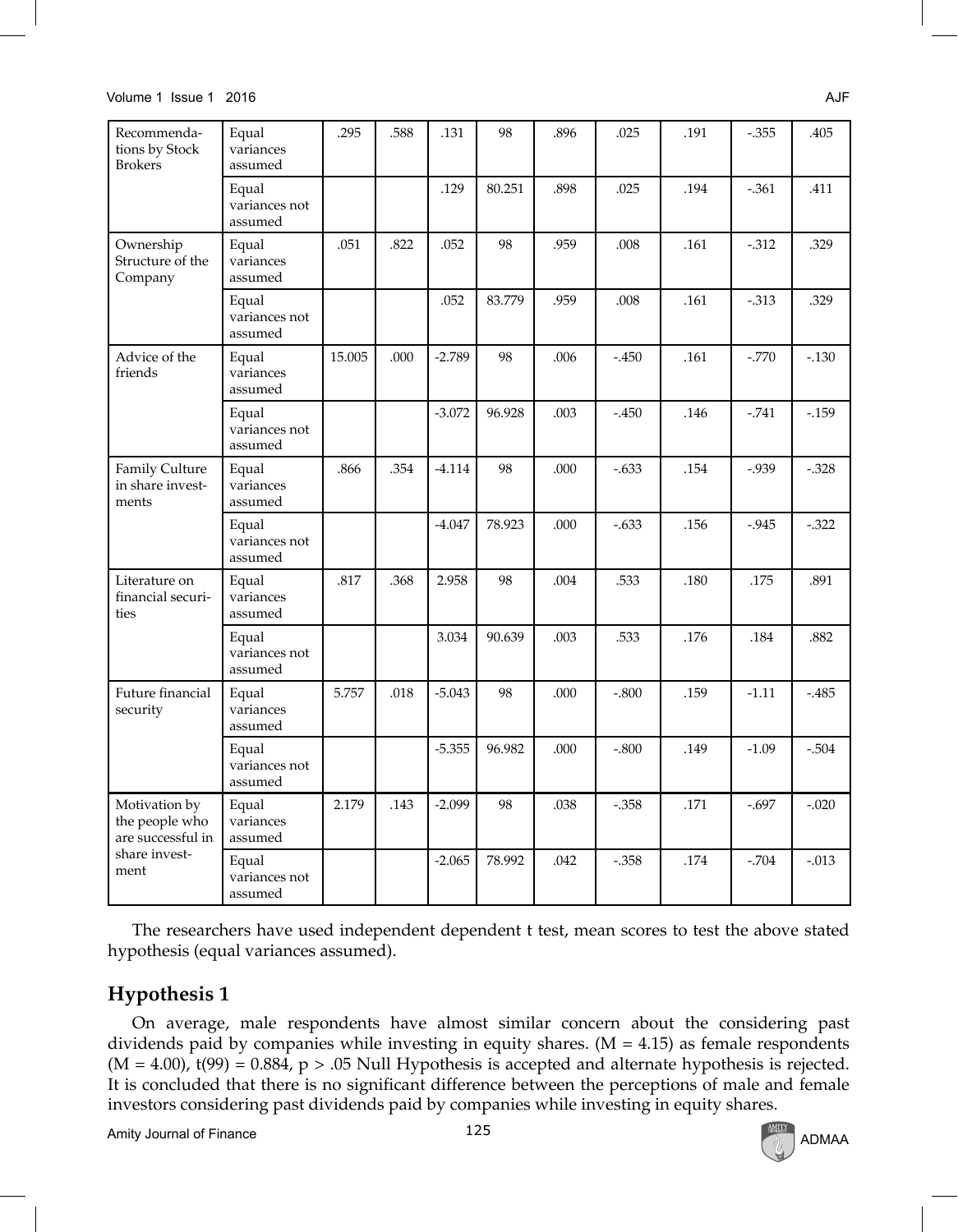# **Hypothesis 2**

On average, female respondents are less concerned about the financial ratios as a deciding factor while investing in equity shares ( $M = 3.50$ ) as compared to male respondents ( $M = 4.02$ ), t (99) = 2.894,  $p < .05$ . Null Hypothesis is rejected and alternate hypothesis is accepted. It is concluded that there is a significant difference between the perceptions of male and female investors regarding considering various financial ratios while investing in equity shares.

# **Hypothesis 3**

On average, female respondents are less concerned about studying the recent financial performance of the company while investing in equity shares  $(M = 3.83)$  as compared to male respondents ( $M = 4.27$ ), t (99) = 2.498, p < .05. Null Hypothesis is rejected and alternate hypothesis is accepted. It is concluded that there is a significant difference between the perceptions of male and female investors regarding considering recent financial performance of the company while investing in equity shares.

# **Hypothesis 4**

On average, male respondents have almost similar concern about the considering recent bonus paid by companies while investing in equity shares. (M = 3.80) as female respondents (M  $= 3.78$ ), t (99) = 0.156, p > .05. Null Hypothesis is accepted and alternate hypothesis is rejected. It is concluded that there is no significant difference between the perceptions of male and female investors regarding considering bonus given by the company in recent years while investing in equity shares.

# **Hypothesis 5**

On average, female respondents are less concerned about studying daily reports published by stock exchanges on gainers and losers while investing in equity shares ( $M = 3.75$ ) as compared to male respondents ( $M = 4.12$ ), t (99) = 1.992, p < .05. Null Hypothesis is rejected and alternate hypothesis is accepted. It is concluded that there is a significant difference between the perceptions of male and female investors regarding considering daily reports published by stock exchanges on gainers and losers while investing in equity shares.

# **Hypothesis 6**

On average, male respondents have almost similar concern about considering the efficiency and capability of management of the company and structure of board of directors while investing in equity shares (M = 3.88) as female respondents (M = 3.98), t (99) = -0.488, p > .05. Null Hypothesis is accepted and alternate hypothesis is rejected. It is concluded that there is no significant difference between the perceptions of male and female investors regarding considering management of the company and structure of board of directors while investing in equity shares.

# **Hypothesis 7**

On average, male respondents have almost similar concern about considering the competence of personalities that are major shareholders in the company while investing in equity shares (M  $= 3.85$ ) as female respondents (M  $= 3.93$ ), t (99)  $= -0.406$ , p  $> .05$ . Null Hypothesis is accepted and alternate hypothesis is rejected. It is concluded that there is no significant difference between the

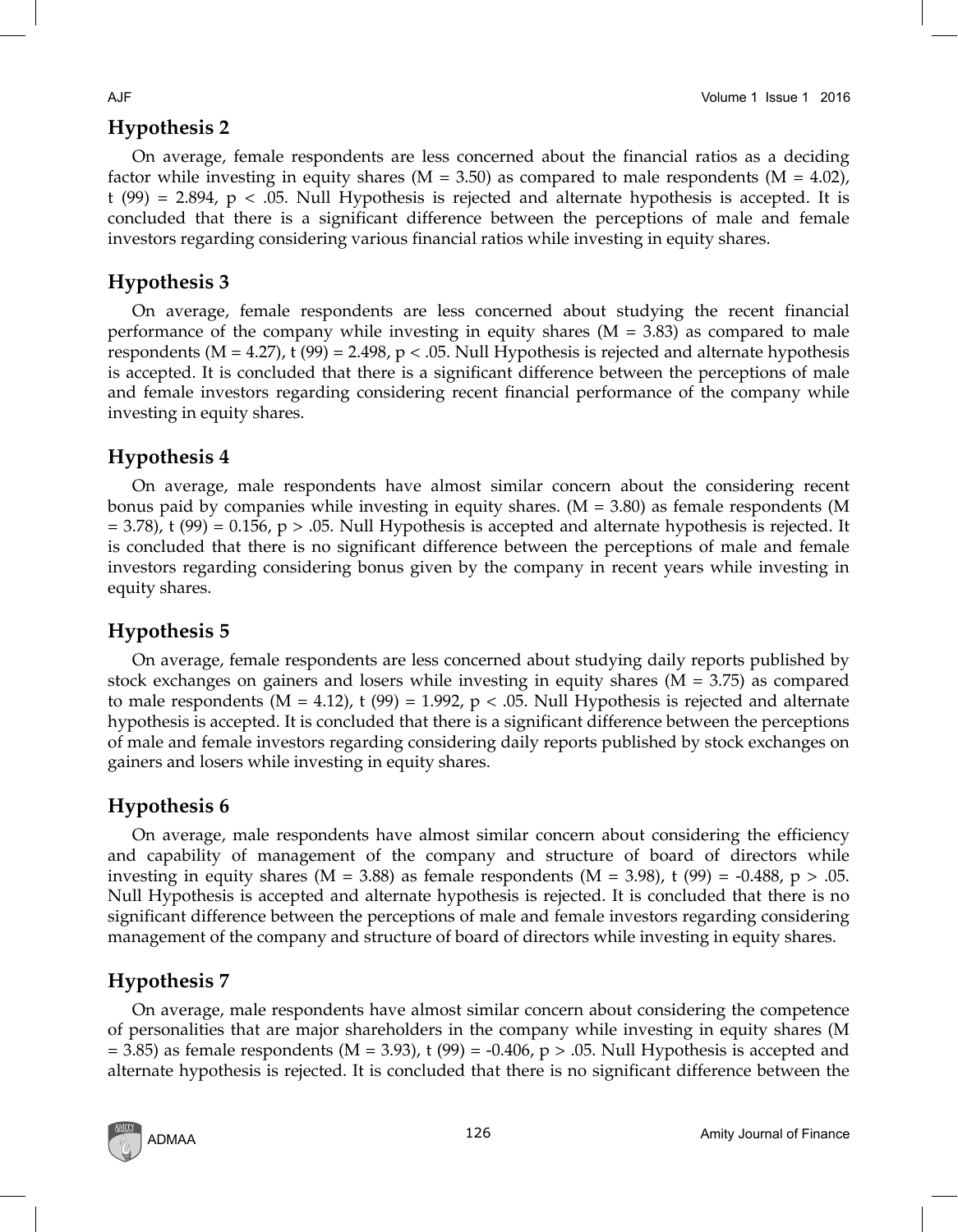#### Volume 1 Issue 1 2016 AJF

perceptions of male and female investors regarding considering competence of personalities that have major shares in the company while investing in equity shares.

# **Hypothesis 8**

On average, male respondents have almost similar concern about considering recommendations by experts and well known stock brokers while investing in equity shares. (M  $= 4.10$ ) as female respondents (M = 4.08), t (99) = 0.131, p > .05. Null Hypothesis is accepted and alternate hypothesis is rejected. It is concluded that there is no significant difference between the perceptions of male and female investors regarding considering recommendations by experts and well known stock brokers while investing in equity shares.

### **Hypothesis 9**

On average, male respondents have almost similar concern about considering ownership structure of the company while investing in equity shares. (M = 4.13) as female respondents (M = 4.13), t (99)  $= 0.052$ ,  $p > .05$ . Null Hypothesis is accepted and alternate hypothesis is rejected. It is concluded that there is a significant difference between the perceptions of male and female investors regarding considering ownership structure of the company while investing in equity shares.

# **Hypothesis 10**

On average, male respondents are less concern about considering friends' advice while investing in equity shares ( $M = 4.60$ ) as compared to female respondents ( $M = 4.60$ ),  $t(99) = -2.789$ , p < .05. Null Hypothesis is rejected and alternate hypothesis is accepted. It is concluded that there is a significant difference between the perceptions of male and female investors regarding considering friends' advice while investing in equity shares.

# **Hypothesis 11**

On average, male respondents are less concern regarding considering predominant family culture in share investment while investing in equity shares  $(M = 3.67)$  as compared to female respondents ( $M = 4.30$ ), t (99) = -4.114, p < .05. Null Hypothesis is rejected and alternate hypothesis is accepted. It is concluded that there is a significant difference between the perceptions of male and female investors regarding considering predominant family culture in share investment while investing in equity shares.

# **Hypothesis 12**

On average, male respondents are more motivated from exploration on literature on financial securities while investing in equity shares ( $M = 4.08$ ) as compared to female respondents ( $M =$ 3.55), t (99) =  $0.368$ , p < .05. Null Hypothesis is rejected and alternate hypothesis is accepted. We can conclude that there is a significant difference between the perceptions of male and female investors regarding considering motivation from the study of literature on financial stocks and securities while investing in equity shares.

### **Hypothesis 13**

On average, male respondents are less concern about future financial security while investing in equity shares ( $M = 3.80$ ) as compared to female respondents ( $M = 4.60$ ), t (99) = 0.018, p < .05. Null Hypothesis is rejected and alternate hypothesis is accepted. It is concluded that there is a

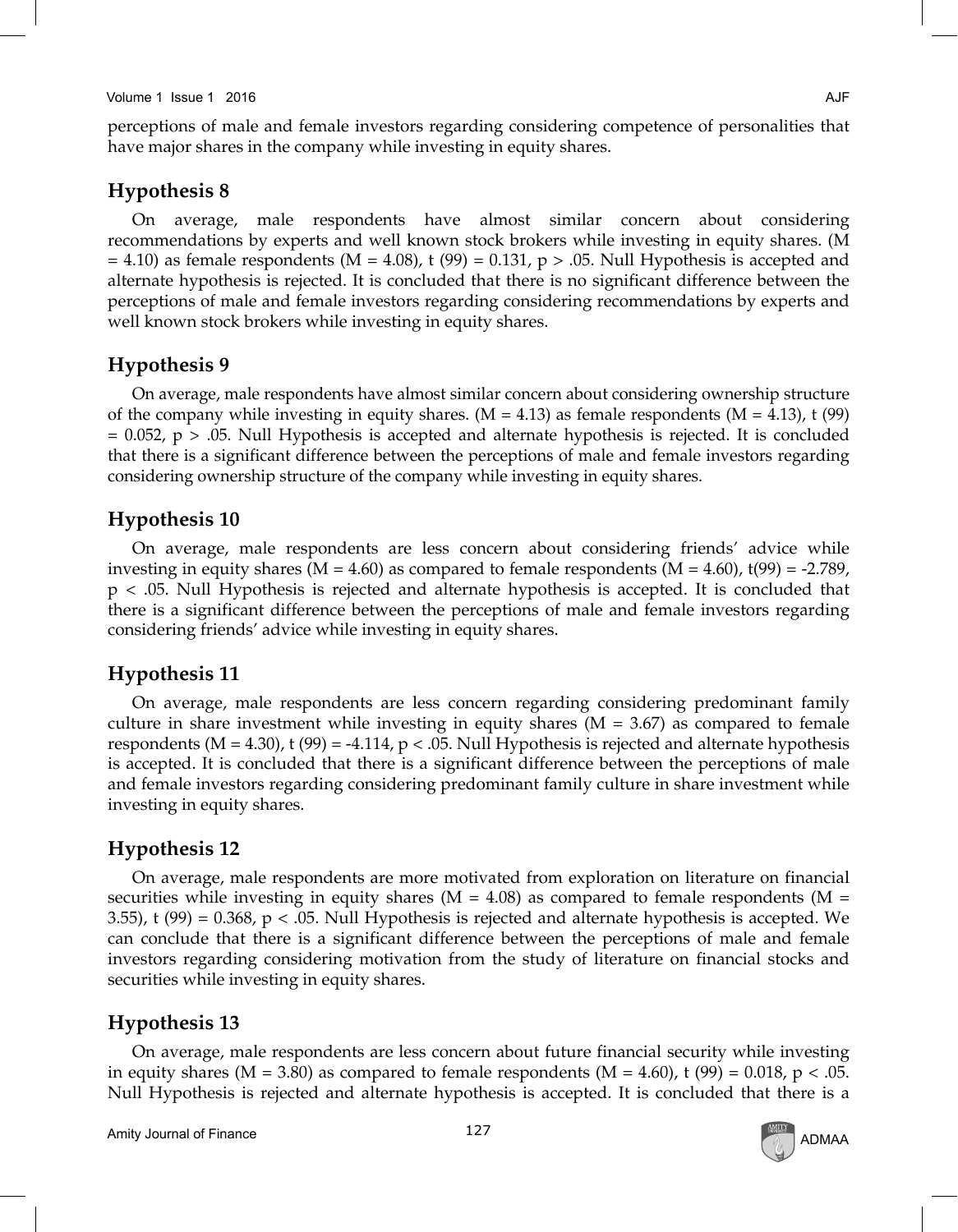significant difference between the perceptions of male and female investors regarding considering future financial security while investing in equity shares.

# **Hypothesis 14**

On average, male respondents are less motivated by the people who have attained financial security through share investment while investing in equity shares  $(M = 3.92)$  as compared to female respondents  $(M = 4.28)$ , t  $(99) = 0.143$ , p < .05. Null Hypothesis is rejected and alternate hypothesis is accepted. It is concluded that there is a significant difference between the perceptions of male and female investors regarding considering motivation by the people who are successful in share investment while investing in equity shares.

# **Findings of the Present Study**

The following are the findings of the present study.

- 1) Both male and female investors concern about considering past dividends paid by companies while investing in equity shares. Those companies which pay higher rate of dividends are considered good for investment purpose;
- 2) Male investors analyse the financial ratios such  $P/E$  ratio,  $D/P$  ratio and other liquidity ratios while female investors due to lack of financial literacy are not so convenient with financial ratios
- 3) Male investors analyse the current financial position of the company in terms of profitability, liquidity and performance in terms of productivity and innovation while female investors due to lack of financial literacy are not so convenient with financial data.
- 4) Male investors study daily reports published by stock exchanges on gainers and losers before investing in the equity shares as compared to female investors
- 5) Both male and female investors look for past bonus paid by the company to its shareholders.
- 6) Both male and female investors look for the efficiency and capability of management of the company and structure of Board of Directors. The qualification, experience and professional expertise of the CEO, MD and directors are considered while investing in the shares of the company.
- 7) Both male and female investors accept the recommendations given by trusted and reputed stock brokers or experts while investing in equity shares.
- 8) Female investors gives more importance to the advice given by their friends and relatives and on their advice female investors invest in the shares
- 9) Female investors look more for the security of their investments so they invest cautiously.
- 10) Female investors are motivated by the people who are successful in share investment.

# **Suggestions**

The researchers present the following suggestions:

1) Since behavioural finance is a new and promising branch of finance, financial advisors should scan the behaviour of investors and their preferences particularly the urban investors when trading in mutual funds, stocks and investing in other financial alternatives.

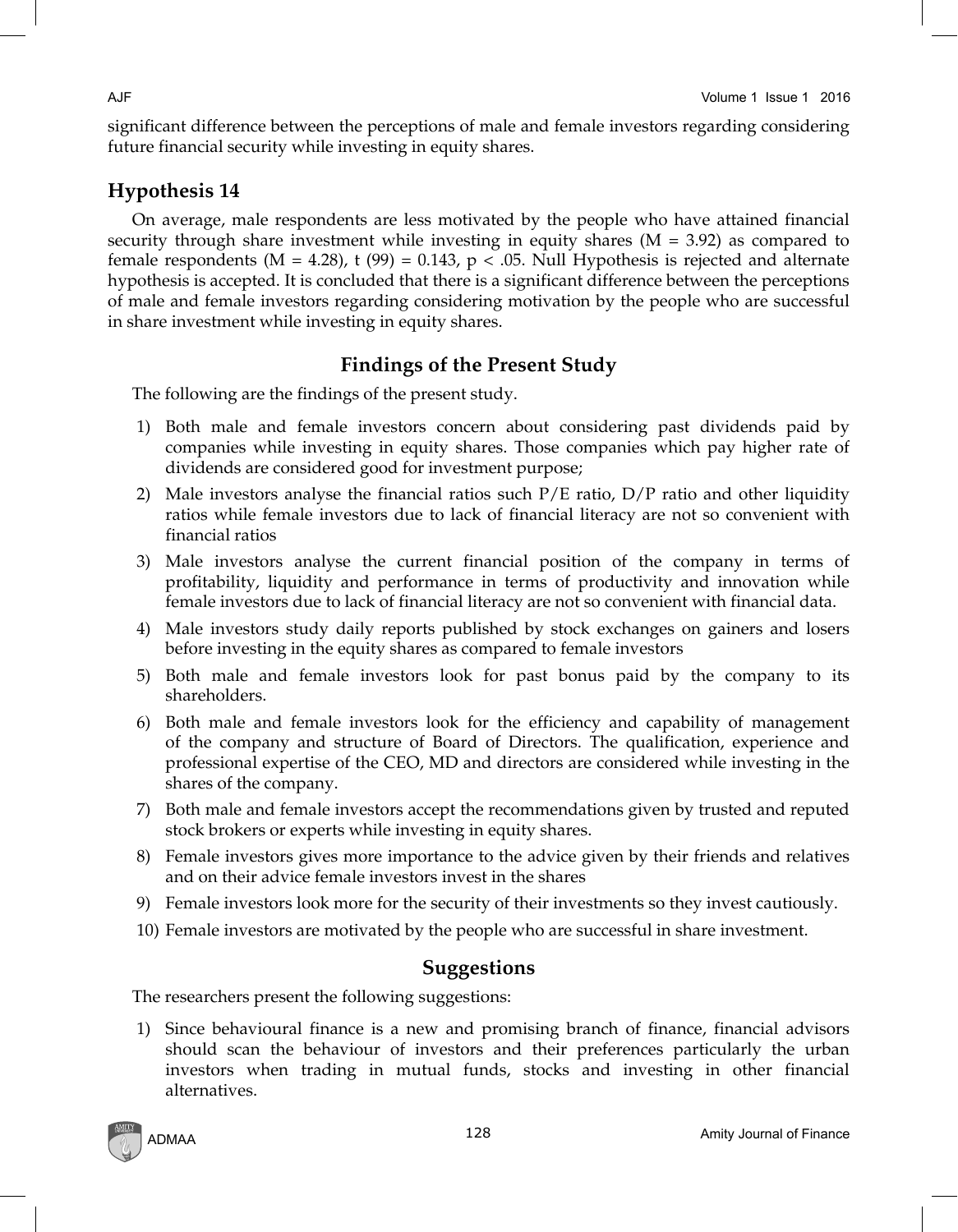- 2) Investors should as far as possible try to make fundamental, technical and financial analysis before investing in the shares.
- 3) Both types of investors, male and female try to invest in different asset classes.
- 4) There are some investments which are risky and few are not, so depending upon the age, the investors they should decide about the degree of risk to be taken.
- 5) Older investors should avoid risky investments while younger generation investors can take risk.

# **Limitations and Scope for Future Study**

There are several limitations in the study (1) the study is confined to two cities only; (2) the study has taken one investment avenue, i.e., equity shares though there are many investment alternatives available to investors; (3) investment decision depends on various factors. But the current study takes only one factor 'gender'; (4) the sample size in the study is restricted to 100 individual investors.

# **Scope for Future Research**

The further research can be undertaken on other investment avenues and other variables can be taken such as occupation, age, risk tolerance capacity, education, etc.

# **Conclusion**

There are lots of considerations while investing such as tax planning, future needs, safety of investments, recurring income, etc. So as per the requirement of individual investor, he or she should consider these variables.

# **References**

- Bajtelsmit, V. L., & Bernasek, A. (1996). Why do women invest differently than men? *Financial Counseling and Planning*, *7,* 1-10.
- Bajtelsmit, V. L., & Van Derhei, J. L. (1997). Risk Aversion and Pension Investment Choices. In M. S. Gordon, O. S. Mitchell, & M. M. Twinney (Eds.), *Positioning Pensions for the Twenty-First Century* (pp. 45-66) Philadelphia, PA: University of Pennsylvania Press.
- Grable, J. E., & Lytton, R. H. (1999). Assessing financial risk tolerance: Do demographics, socioeconomic, and attitudinal factors work? *Family Economics and Resource Management Biennial, 3*, 80-88.

Jianakoplos, A. N., & Bernasek, A. (1998). Are women more risk averse. *Economic Inquiry, 36*(4), 620-630.

- Kim, K. A., & Nofsinger, J. R. (2007). The behaviour of Japanese individual investors during bull and bear markets. *The Journal of Behavioral Finance*, *8*(3), 138-153.
- Volpe, R., Chen, H., & Pavlicko, J. (1996). Personal investment literacy among college students: a survey. *Financial Practice and Education*, *6*(2), 86-94.